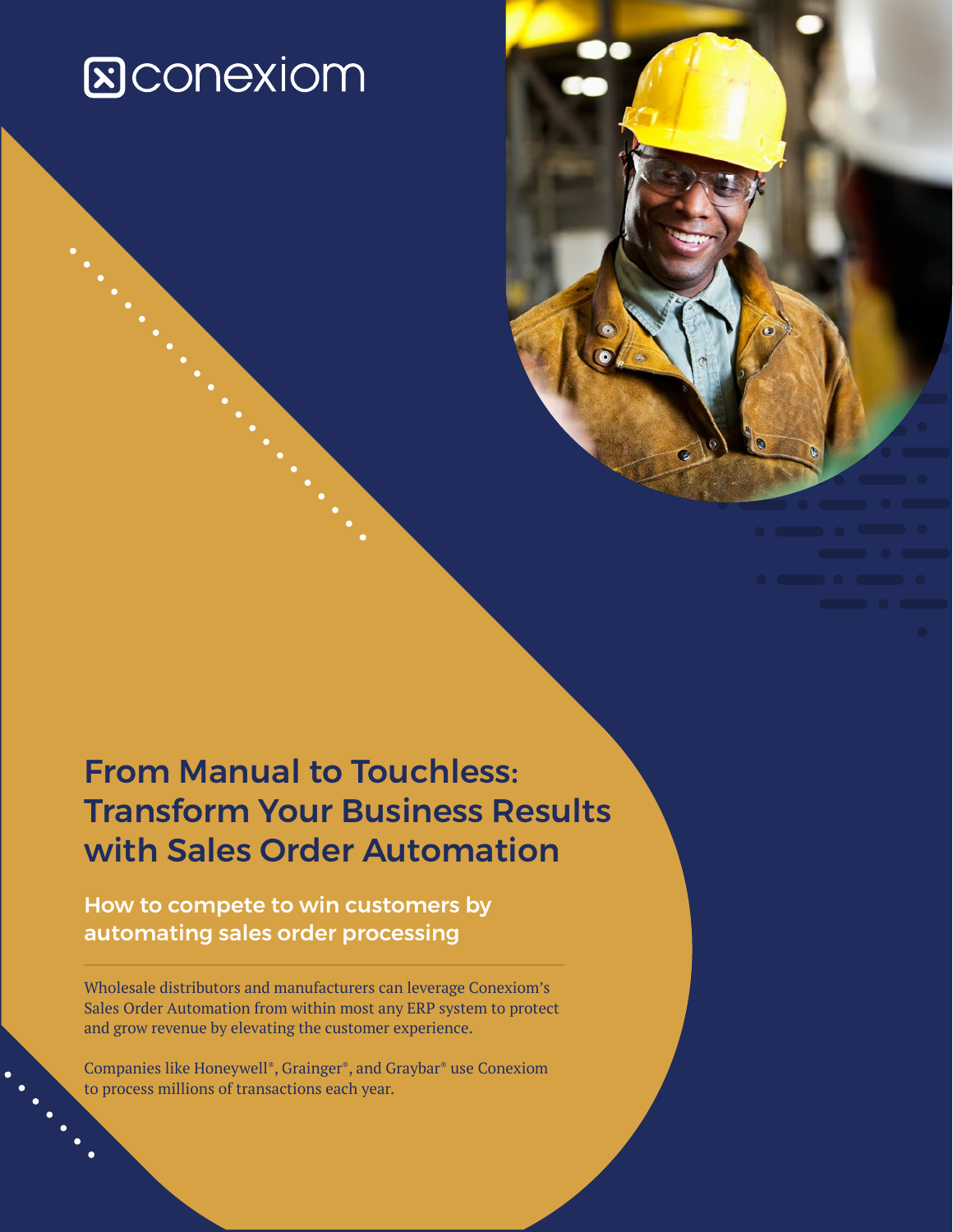

### The Times, They Are Changing... Rapidly

Market forces have changed how customers interact with your businesses. Whether it's because of COVID-19, Amazon, or something else doesn't really matter. What matters is that, now more than ever, customer experience is a key differentiator between you and your competitors:

- Î B2B customers increasingly demand a B2C "Amazon-like" experience with greater accuracy, faster ship times, and improved levels of customer service.
- $\blacktriangleright$  Customers expect to do business from anywhere, at any time, and on their own terms without changing their current behaviors and systems.

This disruption of traditional B2B transactions has created a mandate for digitization upon the moment of order capture. After all, digital transformation is a proven way to reduce costs, sell more, and proactively spend more time with customers.

**95% of distributors surveyed believe customer experience will have a significant impact on revenue.** 

**MDM and Conexiom Survey** January 2021

### **How does customer service impact business success? How does customer service impact business success?**



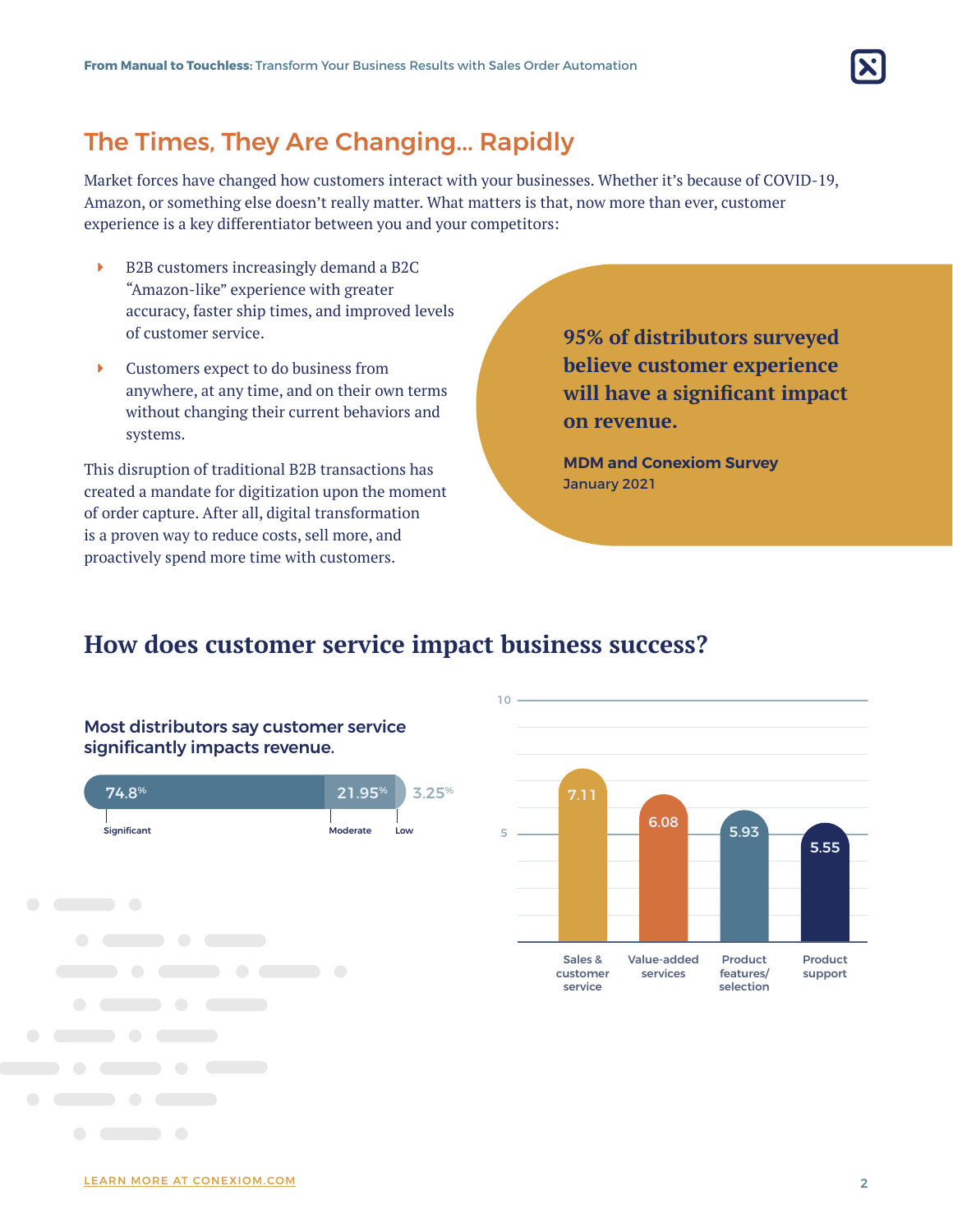

### Meet Customers Where They Are

The customer is always right. And each customer has his or her own way of doing business. Companies must embrace each customer's uniqueness or risk losing them.



*Manufacturers and distributors must cater to all purchasing channels, with email being the most frequently used.*

Even when offered multi-channel ordering platforms—such as ecommerce, EDI, or punchout websites—most buyers that work with wholesale distributors choose to email their orders. They find this approach much easier than re-keying the order into a distributor's transaction platform. And who can blame them? It's much easier to click the Send via Email button in their ERP system, rather than logging into another platform and entering the same order for a second time.

But where email may make the most sense for the buyer, it creates a bottleneck for distributors and manufacturers who must export and re-enter those orders into their ERP system for processing.

### The Inefficiencies of Manually Processing Orders

On any given day, wholesale distributors and manufacturers receive orders through many different channels:

- $\blacktriangleright$  B2B ecommerce
- $\blacktriangleright$  B2C ecommerce
- $\blacktriangleright$  EDI
- $\blacktriangleright$  Punchout websites
- $\blacktriangleright$  Email
- $\triangleright$  Web portals
- **Print**
- **Fax**
- Phone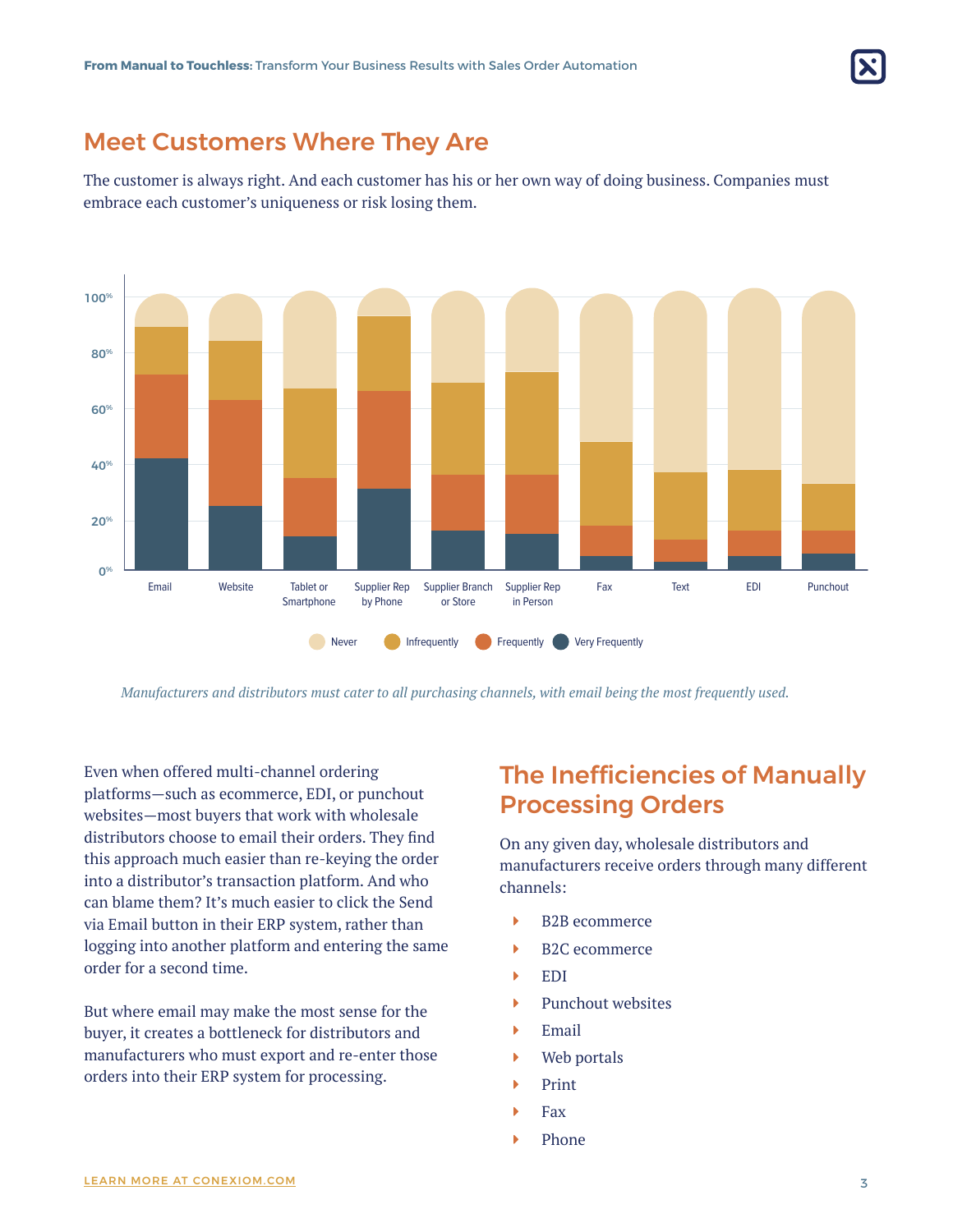

Kudos for accommodating your customers' ordering behavior, but accepting orders in various formats is hell on your CSR team.

That's because most of these orders must be manually entered into your ERP system. This process takes time, effort, and basically turns your CSRs into expensive data-entry clerks for up to 50% of their day.

A manual approach to order processing slows the order cycle, as staff must generate, review, and even re-enter orders into your ERP system.



CSRs spend only 40% of their day being proactive (anticipating and preparing for issues in order to improve customer experiences), but indicate that percentage needs to be at least 70% to generate new revenue.

#### MDM and Conexiom Survey January 2021

If you take a step back and think about how orders are manually processed, you'll see that, typically, every single order requires multiple steps:

|   | Receive the order.                              |
|---|-------------------------------------------------|
|   | <b>Print the order.</b>                         |
|   | Enter the order into an ERP system.             |
|   | Alert the customer that the order was received. |
|   | Send the order to the warehouse.                |
| G | Pick the order.                                 |
|   | Pack the order.                                 |
| З | Ship the order.                                 |
|   | Alert the customer that the order shipped.      |
|   |                                                 |

If your team mimics these steps for every order, you're wasting precious resources that have the potential to proactively engage with customers to enhance the customer experience, recruit new clients, and ultimately deliver additional revenue.

Companies can eliminate inefficient business processes by implementing Sales Order Automation. In fact, with the many ways that they receive orders, wholesale distributors are particularly well positioned to fully leverage the Conexiom Automation platform.

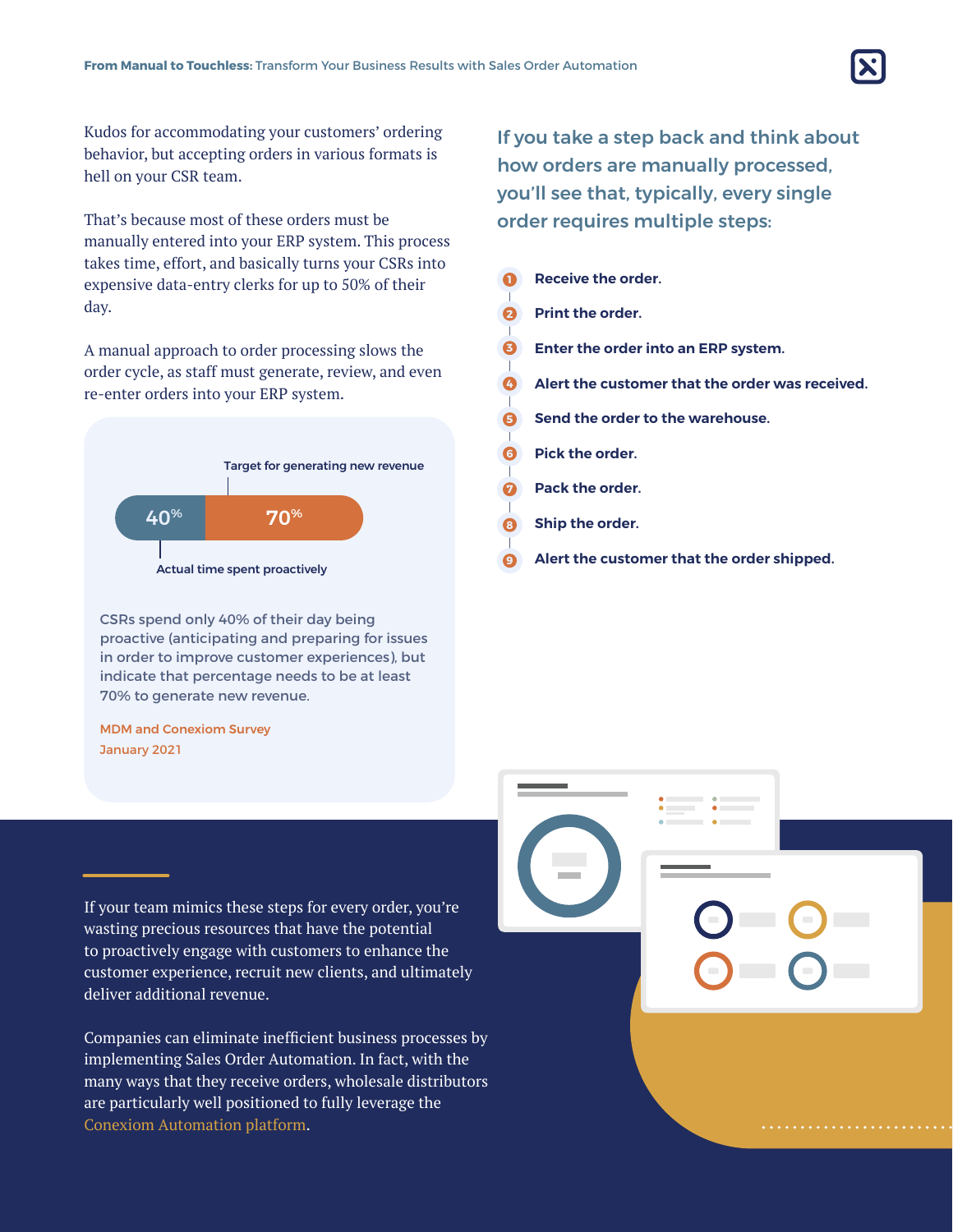

### Transforming Your Business Results with Touchless Automation

Although it may seem daunting, transitioning from a manual to automated ordering process is simpler than you might think. Since Conexiom does the lion's share of the implementation and setup, your team is typically up and running in as little as 30 days.

Conexiom offers a proven process for configuring the information on every purchase order—regardless of format—while automating business rules regarding how that data should be configured into your ERP system.

Since the order-processing solution works in conjunction with customer service during initial setup, detailed business rules can be defined, captured, and incorporated into the solution. This tribal knowledge becomes part of the automation framework, and no longer exists solely inside your CSR team's depth of experience.

To manage order complexity, Conexiom uses proprietary algorithms, machine learning (ML), and artificial intelligence (AI) to ensure data is captured and transformed with 100% accuracy.

Standard Electric implemented Conexiom and accelerated its order-processing speeds by 88% with 100% accuracy.

### Getting Started with Sales Order Automation

As an easy-to-implement cloud-based automation platform, getting started with Sales Order Automation is painless, as the heavy lifting is done by Conexiom onboarding specialists.

- **1.** Select a group of trading partners (customers).
- **2.** Work with dedicated account managers to create accounts for each trading partner.
- **3.** Submit a collection of recent POs for each trading partner.
- **4. Configure relevant PO data to where you expect** to see it in your ERP environment.
- **5.** Define business rules for notifications and exception handling.

And just like that, Conexiom transforms purchase orders into sales orders in your ERP environment within 2 minutes. Regardless of complexity, variability, or how it's received, the PO's data is delivered as a sales order in your ERP system with 100% accuracy.



**The Common Common Common**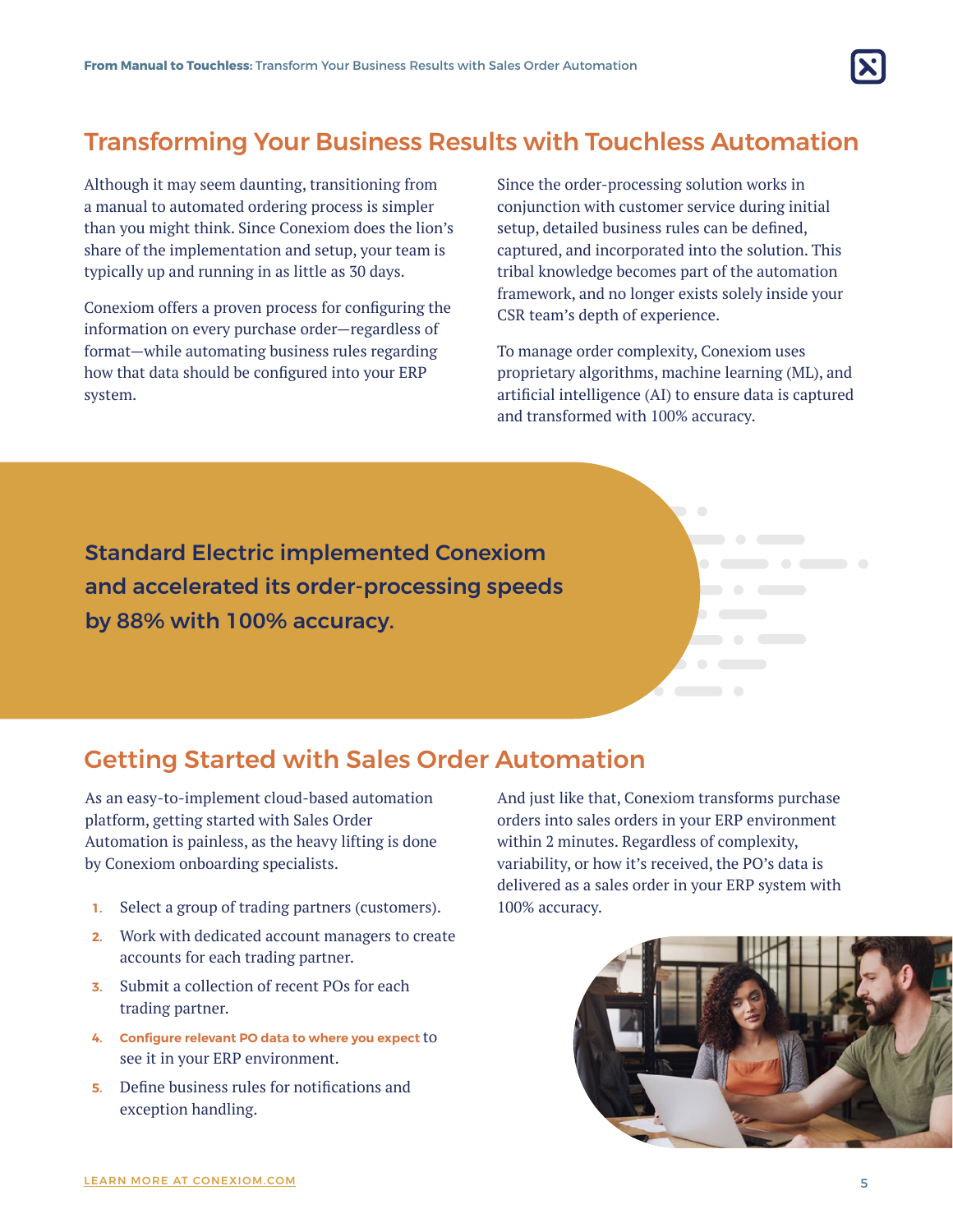

### Just Like EDI, Only Better

Sales Order Automation works similarly to EDI, with the added benefit of not having to force customers to change their business operations. With Conexiom, distributors and manufacturers can leverage the existing EDI infrastructure by treating email, punchout, web portal, and print/fax orders just like standard electronic documents.

No changes are required to business practices for either the company or its customers. Even better, Conexiom handles an unlimited number of PO formats from various trading partners.

#### **Delivering True Automation: How It Works**

Conexiom delivers Sales Order Automation with 100% order accuracy, applying specific business rules and logic so orders are touchless, digital, and processed within minutes.



*With Sales Order Automation, POs can be delivered to ERP systems in 2 minutes.*

- **1.** Once implemented, Conexiom allows companies to treat email and print/fax orders like standard electronic documents from an EDI solution.
- **2.** Conexiom Sales Order Automation captures data from a customer PO with 100% accuracy, regardless of the format or complexity.
- **3.** Using a sophisticated configuration process, data flows into the company's ERP system using a preferred file format.
- **4.** Conexiom automatically transforms and processes the order, applying the precise business rules required by customers.
- **5.** New customers can be enrolled into Conexiom quickly, enabling non-EDI customers to enjoy the same benefits as EDI users.
- **6.** Using a proven implementation process, your trading partners see immediate results, such as more accurate orders delivered in a shorter cycle.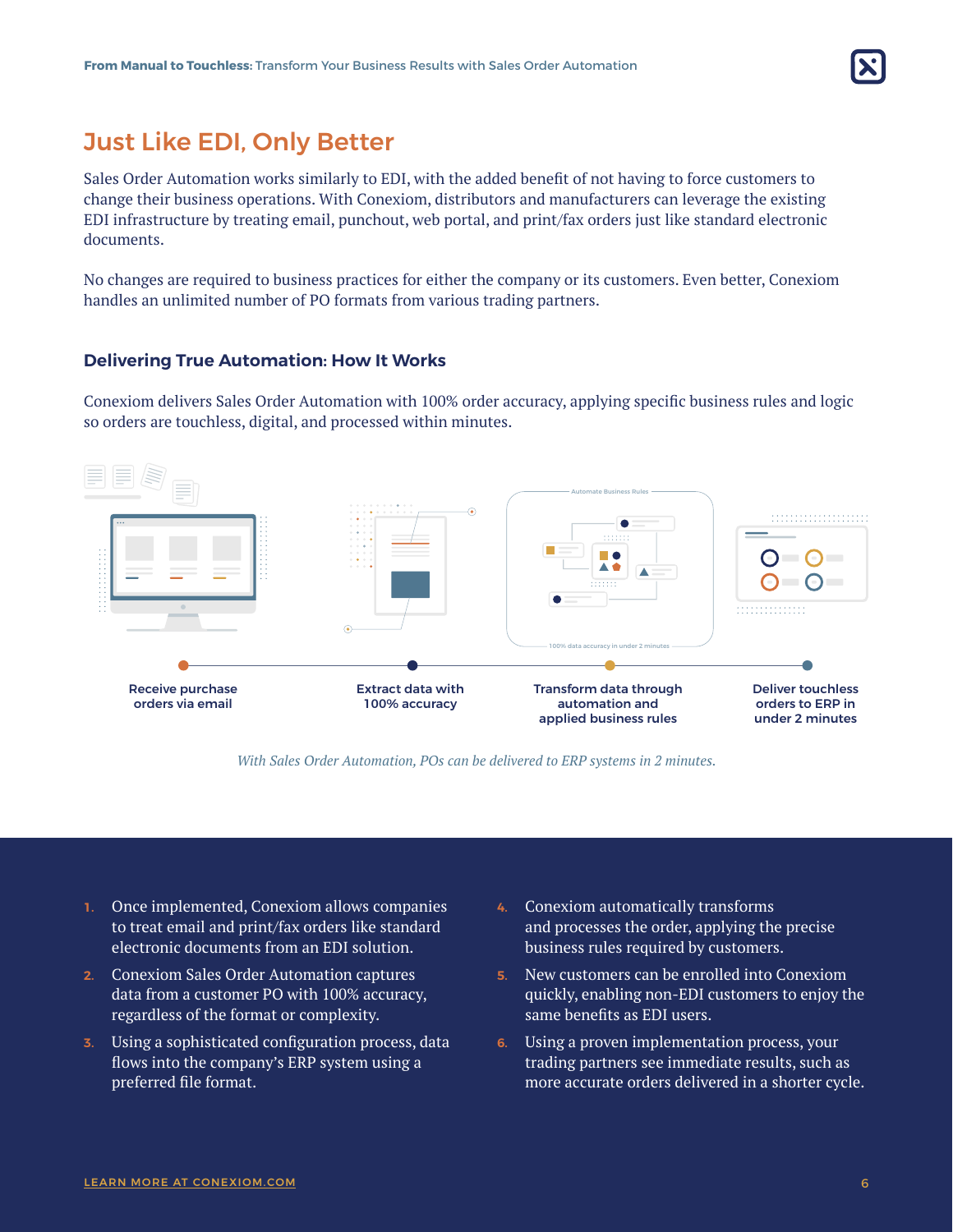

### Automated Order Processing in Action

Honeywell and Graybar are just two of the organizations that turned their customer experience into a competitive advantage and protected new and existing revenue by using Conexiom.

### **Honeywell**

#### **Background**

As a Fortune 100 company, Honeywell sought to enable omni-channel engagement and deliver value to its business through improving the customer experience and reducing costs.

Looking to eliminate the manual effort required with order entries as well as reduce operational costs through technology, Honeywell first tried RPA and OCR technologies, but were not able to meet their digitization goals… until Conexiom.

#### **Results**

- $\blacktriangleright$  Reprioritized the customer service function to deliver best-in-class customer service
- $\blacktriangleright$  Transformed all fields in POs with 100% accuracy
- $\triangleright$  Increased the amount of touchless orders
- $\blacktriangleright$  Provided seamless omni-channel customer experience

 $\begin{array}{ccc} \bullet & \bullet & \bullet & \bullet \end{array}$ 

 $\blacktriangleright$  Reduced costs



#### **Background**

As a Fortune 500 company, Graybar is a leading North American distributor of high-quality equipment and materials. To remain a top competitor, Graybar must be lean and efficient to keep costs low and pass those savings to its customers.

Looking to implement technology to free up CSRs' time for value-added work, Graybar enlisted Conexiom.

#### **Results**

- $\blacktriangleright$  Reprioritized the customer service function to deliver differentiated customer service
- $\triangleright$  Saved a minimum of 15 minutes processing each order
- Reduced costs